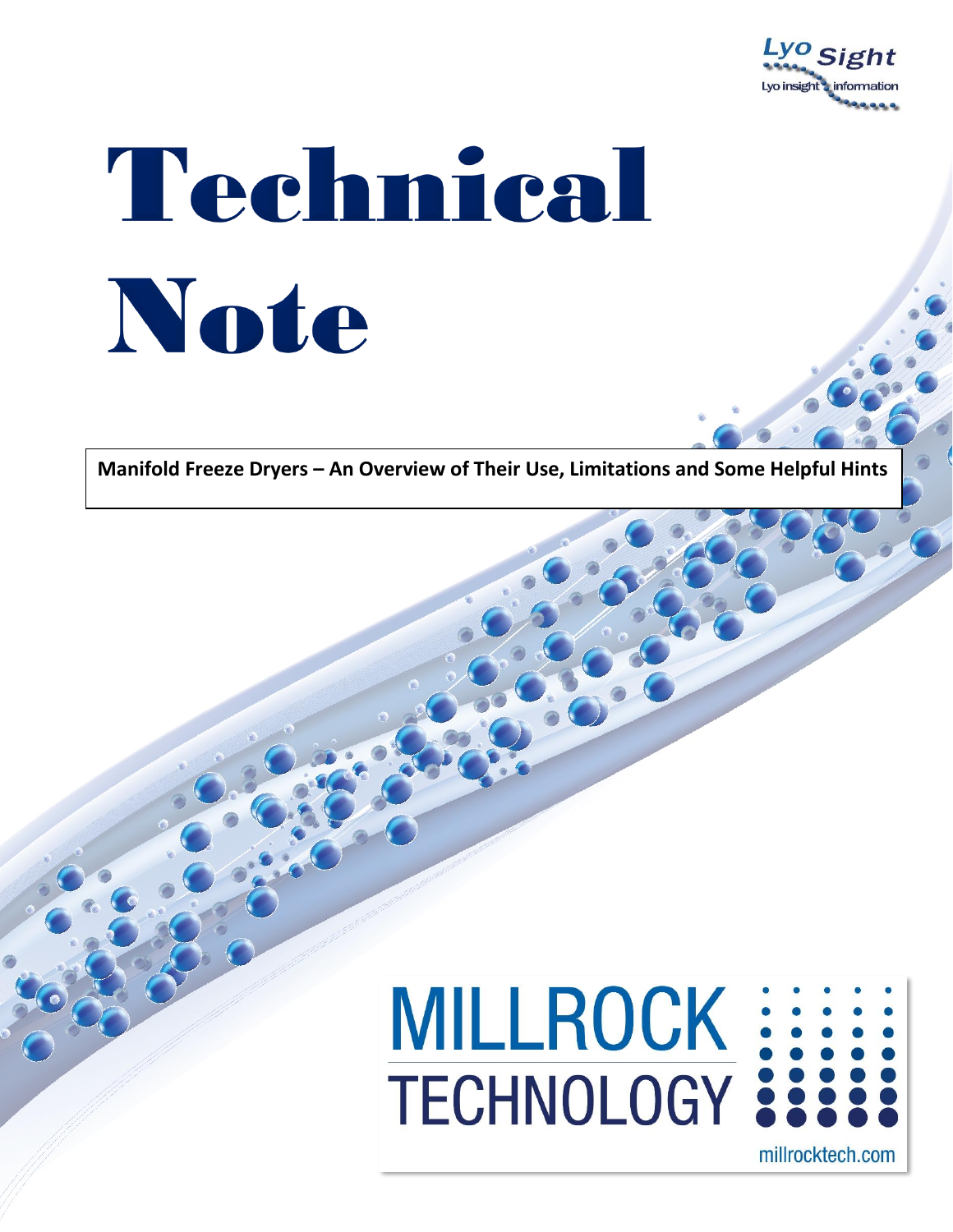

### **Manifold Freeze Dryers – An Overview of Their Use, Limitations and Some Helpful Hints**

June 2016 Cindy Reiter

#### *Overview of Manifold Freeze Dryers*

A manifold freeze dryer is often used as the entry equipment into freeze drying. Researchers who are looking for an active pharmaceutical ingredient or processing HPLC fractions often use a manifold freeze dryer during their initial steps in the lab. The decision to purchase this type of freeze dryer is typically based on criteria that incudes, but is not limited to:

- Number of users in the lab is usually high and the amount of product they are making is small
- Large numbers of small individual samples
- Smaller equipment budget
- Cell banking type of facility
- Freeze dried product not for commercial use at this stage
- Very early stage research
- Minimally critical product processing required

Although large numbers of manifold systems are purchased and are quite adequate for the task at hand, it is important to understand that using a manifold type freeze dryer has significant limitations with regard to the freeze drying process. Ultimately the operator has no control over the freeze drying process, as they would in the more expensive and complex tray or shelf type freeze dryer. However, there are steps that can be taken to create a greater success on a manifold freeze dryer when that equipment is used. This article will explain basic manifold systems, their limitations and strengths and how to mitigate some of the problems that may occur during the freeze drying process.

#### *Understanding the Parts of a Manifold Freeze Dryer*

Like all freeze dryers a manifold freeze dryer has 4 basic components. These are:

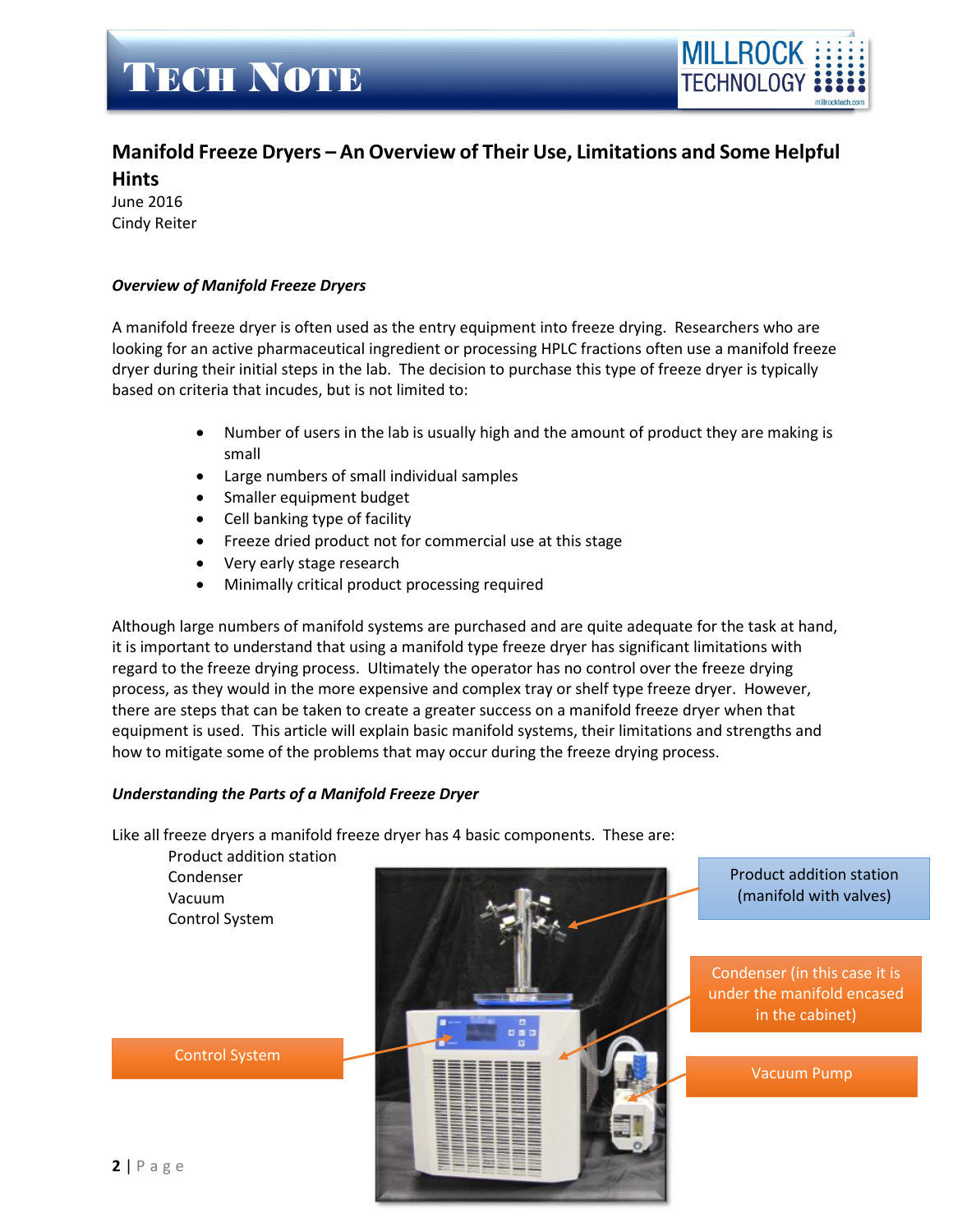

*The product addition station* is the piece of the equipment that introduces the product to the freeze dryer. In the case of a manifold system the product containers are usually flasks. The product is placed in the flask and most typically statically frozen in a low temperature bath or a freezer. We will discuss the freezing options in more depth later in this tech note.



Flaskware

*The condenser* in almost all modern freeze dryers is a refrigerated surface that serves to drive the sublimation process by creating a lower pressure area in the dryer. The condenser also serves to trap moisture/solvents and thus preventing them from going to the vacuum pump. Most freeze dryers are offered in a "single stage" (single compressor), "two stage" (two compressors) or "two stage blended" (two compressors with a special blend of gas). Maximum low temperature ranges of -48C (for a single stage unit) to -85C (two stage system) are not uncommon. Some blended systems can achieve even lower temperatures, such as - 105C. It is imperative to understand that the vapor pressure over ice is not a linear curve. As temperature gets lower and

lower the law of diminishing returns applies.

Condenser

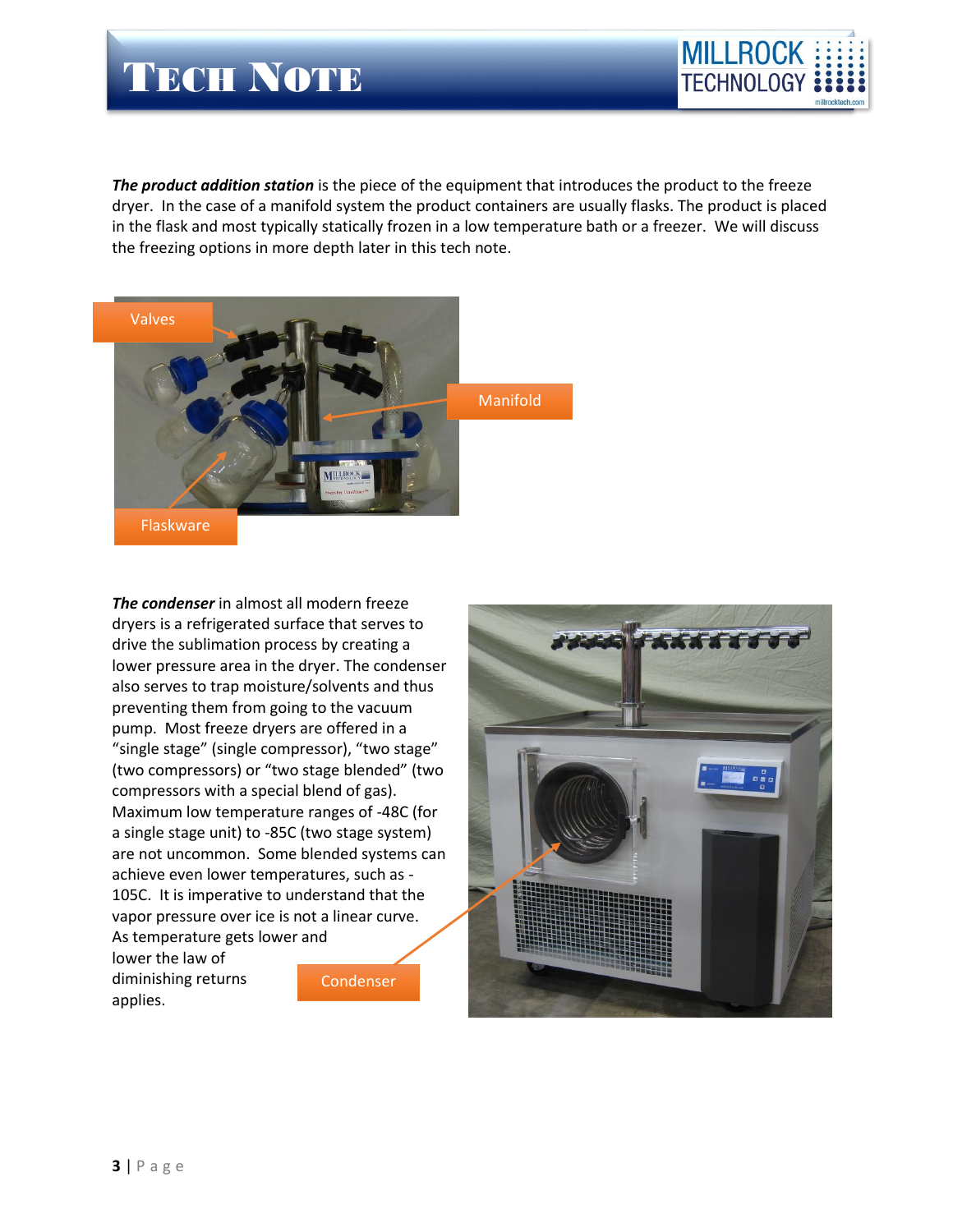

#### Vapor over Ice Pressure Table

| Temp °C                                                                                                                         | Press mT          |
|---------------------------------------------------------------------------------------------------------------------------------|-------------------|
| $\frac{0}{-4^{\circ}}$                                                                                                          | 4579              |
|                                                                                                                                 | 3280              |
| $-8^\circ$                                                                                                                      | 2326              |
| $-12^\circ$                                                                                                                     | 1632              |
| $\frac{-12}{-16^{\circ}}$ $\frac{-20^{\circ}}{-24^{\circ}}$ $\frac{-28^{\circ}}{-32^{\circ}}$ $\frac{-32^{\circ}}{-36^{\circ}}$ | 1132              |
|                                                                                                                                 | $\overline{930}$  |
|                                                                                                                                 | $\overline{526}$  |
|                                                                                                                                 | 351               |
|                                                                                                                                 | 231               |
|                                                                                                                                 | $\overline{150}$  |
| $-40^\circ$                                                                                                                     | 96.6              |
| $-44^{\circ}$                                                                                                                   | 60.9              |
| $-48^\circ$                                                                                                                     | 37.8              |
| $\frac{1}{2}$ - 52°                                                                                                             | 23.0              |
|                                                                                                                                 | 13.8              |
| $-60^\circ$                                                                                                                     | 0.8               |
| $-64^\circ$                                                                                                                     | 4.6               |
| $\frac{-68^{\circ}}{-72^{\circ}}$                                                                                               | $\frac{2.6}{1.4}$ |
|                                                                                                                                 |                   |
| $-76^\circ$                                                                                                                     | $\frac{0.77}{2}$  |
| $-80^\circ$                                                                                                                     | 0.40              |
| $-84^\circ$                                                                                                                     | 0.20              |
| $-88^\circ$                                                                                                                     | 0.10              |
| <b>Courtesy of Millrock Technology, Inc</b>                                                                                     |                   |

The vapor pressure over ice at -48C is equivalent to 37.8 mT. At -85C it is 0.15 mT which translates to a difference of approximately 37.65 mT. You can see however that below -85C a lower temperature only creates a very small incremental decrease in pressure – in the tenths and hundredths of milliTorr. Indeed, most vapor pressure over ice tables that are published stop at approximately -80C because at lower temperatures the pressure differential become insignificant.

*The vacuum pump* for most manifold freeze dryers is a two stage rotary vane oil sealed vacuum pump. The vacuum pumps sole purpose during most of the freeze drying process is to remove non-condensable vapors (nitrogen, oxygen, carbon dioxide et al) from the freeze dryer. By removing the non-condensable gasses in the system the vacuum pump

essentially helps to create the environment for sublimation (ice to vapor without going through the liquid phase) to occur. Because all freeze dryers are have leaks (virtual leaks -- outgassing from stainless steel (yes it may outgas), gaskets, acrylics et al and real -- little pinhole leaks of various configurations and locations within the system, such at the vacuum tube hook up between the condenser and the vacuum pump) the vacuum pump is operated continuously throughout the freeze drying cycle. Theoretically IF the freeze dryer were totally and completely leak free, once the vacuum pump performed the initial pull down it could essentially be turned off and not used any further until the end of the run. In real life this is not possible.

The control system of a freeze dryer is becoming increasingly important in the differentiation of one freeze dryer to another. The amount of automation and user friendliness may vary greatly from one machine to another. Regardless of the brand, it is recommended that automatic on and automatic off are part of the controller's capabilities. In laboratories where manifold dryers are most commonly used, freeze drying is a means to an end and simply another process in a long list of processes that people must use to accomplish their goals. Not everyone is a freeze dryer expert. Having the automatic on and off functions helps to ensure that the proper start-up and shut-down sequences are used to provide system protection and longevity.

#### *Freezing Product for Addition to a Manifold Freeze Dryer*

Arguably, freezing the product is actually the most critical part of the freeze drying process. With a manifold freeze dryer freezing occurs away from the machine and the freezing process is not well controlled. In most cases, the researcher has not been able to even detect the freezing point and or melting point (often described as a "thermal fingerprint") of their product. In cases such as this the ideal freezing process typically serves to maximize the frozen surface area as much as possible.

A rule of thumb is that your product containers should never be filled more that 50% by volume. In addition, faster freeze drying will occur whenever you can minimize product volume in the container.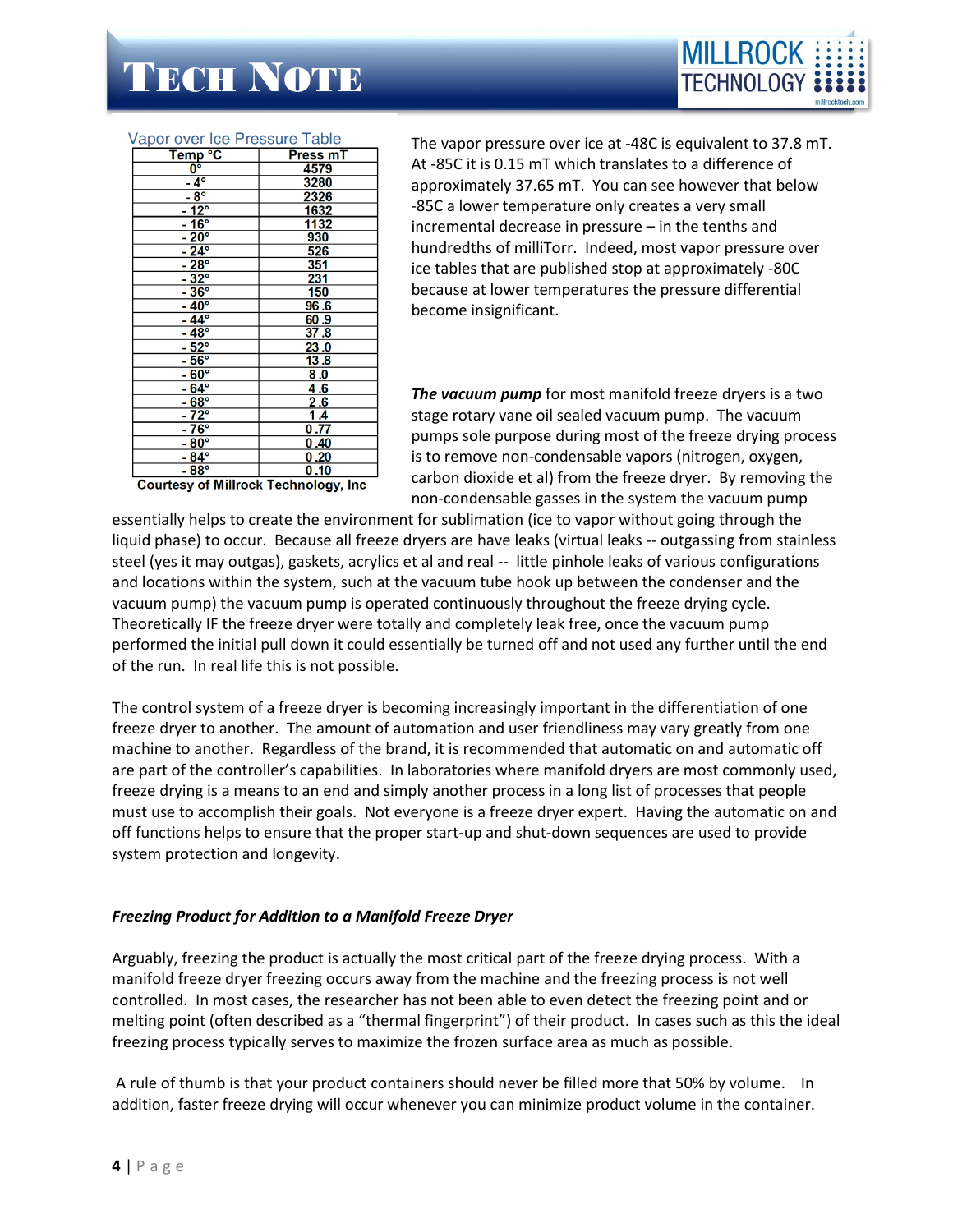

Maximizing surface area can be as simple as taking 20 ml's of product and dividing it among two 100 ml flasks vs putting it in one 100 ml flask.

The most common freezing approach is to stub or statically freeze product. This is the simple process of loading product into the freeze drying flask ware and placing it on the shelf of the lab freezer for freezing. If small test tubes or irregular product containers are being utilized they may be put inside a large flask or product container as a group or individually. Some product containers are designed for direct introduction to the freeze dryer. Below is a photo of a Wheaton Vacuole



This glassware is made for direct introduction to a freeze dryer valve and it can later be flame sealed while still on the system and under vacuum. Containers such as this and test tubes, cryo vials etc are typically stub or statically frozen upright in a low temperature freezer.

Another process, less commonly used, is to "shell freeze" your product. The product container is tilted and rotated on its axis in a low temperature bath. This will cause the product to freeze out in a coating on the interior of the flask, thus maximizing the surface are of the product. If this process is used it is typically a manual job, although some companies may offer a "shell bath". Regardless of technique utilized it is often considered a cumbersome manual approach and is not used with regularity.

#### *Primary Drying in a Manifold System*

Once product is frozen it is ready to introduce to the freeze dryer. The freeze dryer should have been defrosted and cleaned out after its prior run but it is always best to check that the condenser is dry and empty prior to starting up the equipment. The freeze dryer should be started-up according to the manufacturer's instructions. In the best case this is a one-touch process and the system will notify you when it is ready to accept product containers.

The frozen product in its container is introduced to the system via a vacuum valve. Once the container is connected the valve is relatively slowly opened. Since there is atmospheric in the container you will see the pressure in the system rise significantly during the introduction of a product container. Care should be taken to introduce one container at a time and allow the freeze dryer to recover to a good temperature and pressure range prior to adding the next product container.

The energy for sublimation to occur in a manifold freeze dryer is provided by the environment around the product container. This simple approach to providing energy can be much more complex and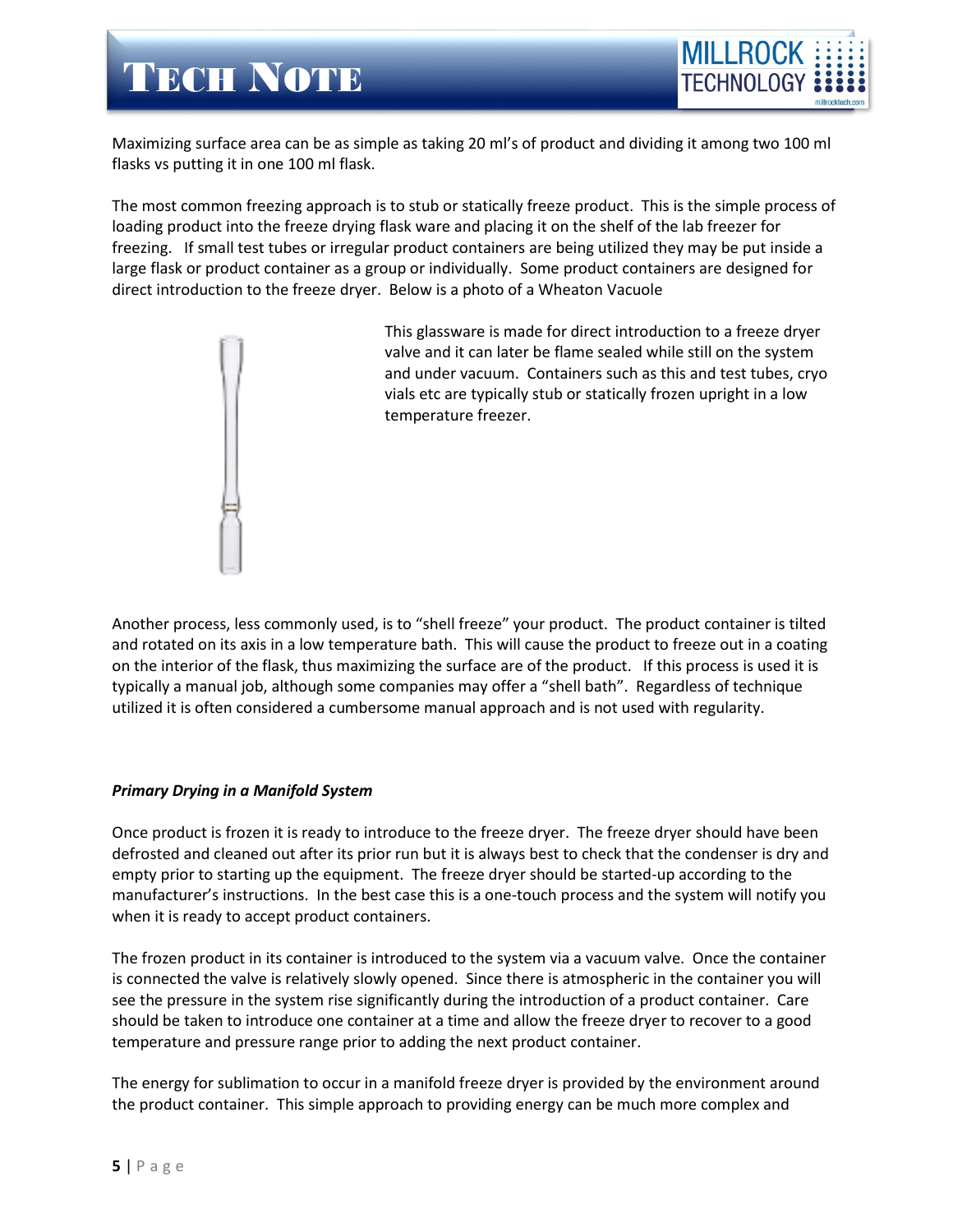

troublesome than expected. For example, if your freeze dryer is in front of a window in your lab, having the shades open vs the shades drawn can have an effect on the rate of freeze drying. If you have been freeze drying a product in your lab all fall you may find that your process takes longer in the winter if the facilities people turn down the heat at night and your process is an overnight process.

In some instance your product may melt when exposed to a perfectly functioning manifold freeze dryer. This is typically an indication that the critical temperature (melting temperature) of the product is relatively low. Product melting indicates that heat input is simply too high for the product vs the sublimation rate (which is a cooling process as it takes energy away from the product). Whenever melting occurs care should be taken to make sure that the freeze dryer meets its refrigeration and pressure specifications and that there are no blockages between the product container and the condenser (for example, if product somehow has splashed into the port of the flask it will block the freeze drying process until the product in the port is freeze dried itself. Once you have verified that the system meets specification and there are no blockages, mitigating product melting on a manifold freeze dryer may be as simple as putting a layer of plastic wrap around your product container and may become as complicated as having to put your product in a controlled temperature bath that goes to very low temperatures. If keeping your product frozen during the drying process becomes complicated, it is often best to either try to reformulate your product to make freeze drying easier or find a more complicated freeze dryer with shelf temperature control. Regardless of the approach used, the goal is to decrease heat transfer into the product in some way.

Typically, on a manifold freeze dryer, a long freeze drying process is of little to no concern. If you want to decrease the process time, and your critical product temperature is relatively high, you may want to add heat to the process. Pointing a heat lamp at the product is an example of a heat input possibility.

### *Secondary Drying in a Manifold System*

In secondary drying the residual moisture in the product is quite literally sucked out of the product matrix by the vacuum pump. This is referred to as a desorption step in freeze drying. When the product temperature is above its critical temperature it is considered to be in secondary drying. The amount of time that a product is left in secondary drying will usually effect the residual moisture in the product. Longer secondary drying times will typically result in a lower residual moisture content for product. The amount of residual moisture has an effect on the storage time of the product. Products that are to be used quickly can usually tolerate a higher residual water content.

### *How Do You Know When Freeze Drying is Done?*

During freeze drying on a manifold system, since the surrounding environment or ambient air, is providing energy into the flask, your product containers will most likely have condensate on the exterior of the flask. This is a good indication that heat transfer is actually occurring. As freeze drying progresses and as less and less energy is needed for sublimation the amount of condensate on the flask will decrease and eventually disappear altogether. This is one of the indications that you are near or at the end of the freeze drying process.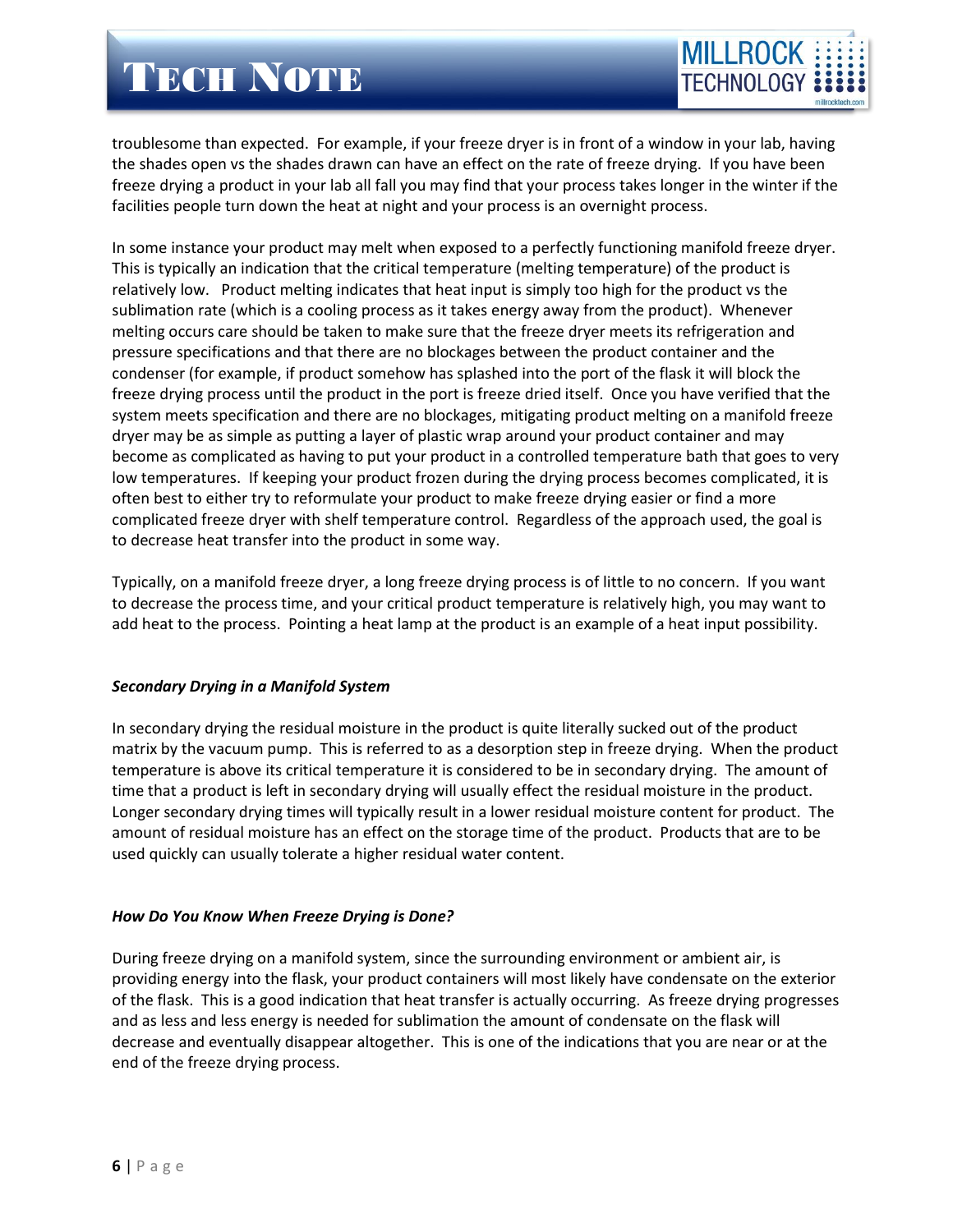

Another indicator is the condenser temperature. During the freeze drying process, as the condenser collects water vapor, the temperature of the condenser will most likely increase. The amount of product on the system and the condenser design will also have some effect on how much the refrigeration system increases in temperature. However, if there is no increase at all in the condenser temperature during freeze drying it indicates that the drying process is very slow or that there is a very light load on the system. So, another potential indicator that the product is at the endo of the freeze drying process is when the temperature of the condenser goes back down to its maximum low.

Lastly, while freeze drying is occurring you will see an increase in the pressure in the system. Manifold freeze dryers come equipped with pirani vacuum sensors which read high in the presence of water vapor. At the end of the freeze drying run the pressure will approach the same pressure as the system dry and empty.

### *What About Solvents Other Than Water?*

It is not uncommon for small amounts of solvents other than water to be present in product that will be introduced to the freeze dryer. These solvents typically have very low freezing points and melting points (ie ethanol freezes at -117C). These low freezing point solvents will not be trapped on the condenser. It is not uncommon to see them liquefy on the condenser for a period of time and then they will travel to the vacuum pump. Since the vacuum pump is oil sealed every effort needs to be taken to protect it from oil contamination.

A vacuum pump is normally run with its gas ballast closed. This provides the optimal conditions for freeze drying. When using low temperature solvents that you know will not freeze out on your condenser you may want to utilized a different strategy. These high vapor pressure solvents will

typically come off of the product (sometimes called flashing) in the very start of the freeze drying run. The gas ballast of the vacuum pump can be run in the open position during this period. As the high vapor pressure solvent hits the hot vacuum pump oil it will boil out of the oil through the exhaust port. If this exhaust is of concern the pump should be run in a fume hood or it should be vented to an exhaust of some sort (please see vacuum pump manufacturer's recommendations on how to do this). When the pressure in the system starts to come back down this indicates that the majority of the solvent is out of the system and the gas ballast can be closed.

All freeze dryers are made to work with water. If solvents of any kind are being used it will be beneficial to study material compatibility. A discussion with the freeze dryer manufacturer about the components used in the system is beneficial. They may also have some tips on how you can maximize the life of your freeze dryer even if you have some highly corrosive or damaging solvents present in your product.

### *Monitoring Vacuum Pump Oil is Critical*

The vacuum pump tends to be the most neglected part of a manifold freeze dryer, particularly in a multiple user lab. Care should be taken to monitor vacuum pump oil on a regular basis to ensure pump longevity. Most vacuum pump oils are almost clear –similar to the color of vegetable oil. Oil that has a milky white appearance has been contaminated with water. Running the gas ballast in the open